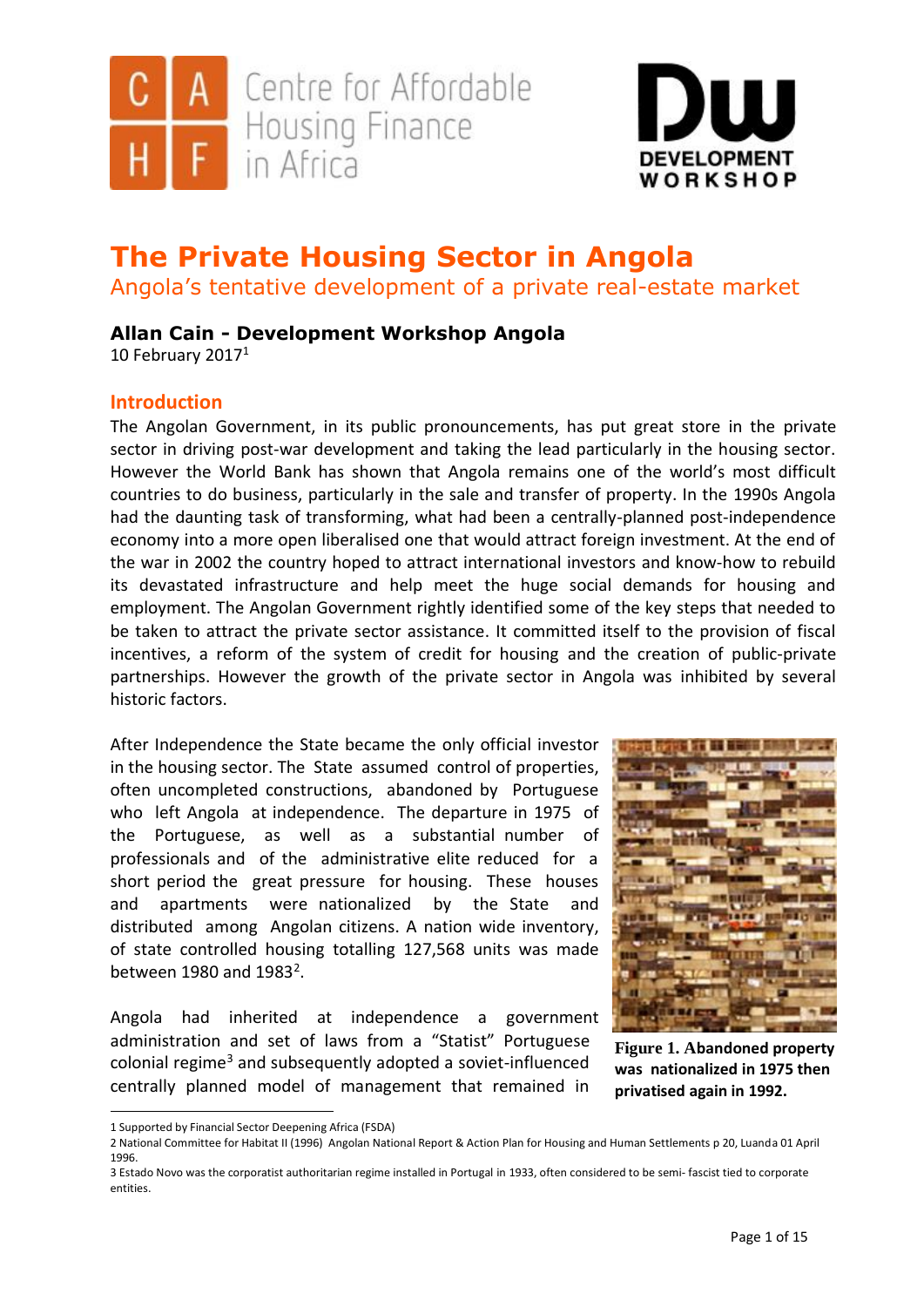place through the 1980s. Angola's extractive industry-based economy, by its nature is highly centralised, employing few nationals, with oil and mineral royalties being paid to central government. Lucrative private sector contracts are therefore sought with the Government at the highest levels. Angola was slow to implement promised decentralisation reforms and create mechanisms that allowed finances to trickle down to municipalities where local businesses could benefit.

An early attempt at breaking away from the State monopoly of housing was a government programme established in 1982 for the support to self-help construction through the concession of building sites and sale of construction materials to families with low income and needing housing. In practice, however, this strategy showed limited results owing to the limited national industrial capacity to produce building materials, the high cost of imports, inefficient excessively centralized administration, and lack of qualified professionals to implement this strategy. As a result, only a few programmes were implemented with success.

From 1987 the Angolan Government put together a series of economic reform programmes; with aim of the diversification and decentralization of the economy. A key to the Government's reform programme is the revitalization of the private entrepreneurial sector. As early as 1988 a Bill that regulates private economic activity was passed aiming to diminish the interference of the State in the economy, to restructure and consolidate the entrepreneurial sector, the market and allowing for the promotion and development of a national entrepreneurial class. In 1989/1990 programmes were begun to begin the transfer of state property to the private sector and restructure slate enterprises. In December of 1993, 279 state enterprises were restructured and 1,010 units were privatized<sup>4</sup>.

The Government also decided in 1991 to privatise some of the huge State rental housing stock<sup>5</sup> that they had acquired after independence through appropriation. Rental income had never been sufficient to even maintain the these buildings and supply them with adequate services. The rational of selling-off this housing was to signal a shift in public policy toward private property; to buy social capital at the time of the first national elections; and to create income for the State to reinvest in infrastructure for future housing<sup>6</sup>. The devolution of this State housing however opened doors for a flood of claims from former colonial-era owners who had abandoned the country but their property had not been formally confiscated. Many had open legal cases for the restitution of their real-estate. The National Assembly, forced through legislation<sup>7</sup> that made expropriations irreversible and insured the non-devolution of real estate to their previous owners. The measure safeguarded the acquisition of properties by their current tenants and the creation of their ownership rights and consequently, eliminating the potential conflicts with former owners.

This Government program for promoting private housing by transferring urban real estate to individuals eventually sold around 40,000 properties. It is estimated that the State collected only around US\$ 130 million with the average and the average unit sale price of just US\$ 3,250. While

<sup>4</sup> Ibid p7

<sup>5</sup> National Assembly (1991) the Law nr 19/91 on the Sale of State Housing

<sup>6</sup> Diekumpuna Sita José (2005) the Minister of Urban Planning and Environment stated in a seminar on "Disposal of state housing assets", that the expected results in the formation of a substantial source of revenue to prepare more housing projects so that all citizens have access to housing have not yet been achieved. He called for a realistic "technical-economic evaluation of real-estate before fixing the sale prices of buildings to be sold". quoted in Jornal de Angola 22 June 2005.

<sup>7</sup> National Assembly (1995) the Law nr 7/95 of 1st of September made the non devolution of real estate to their previous owners irreversible.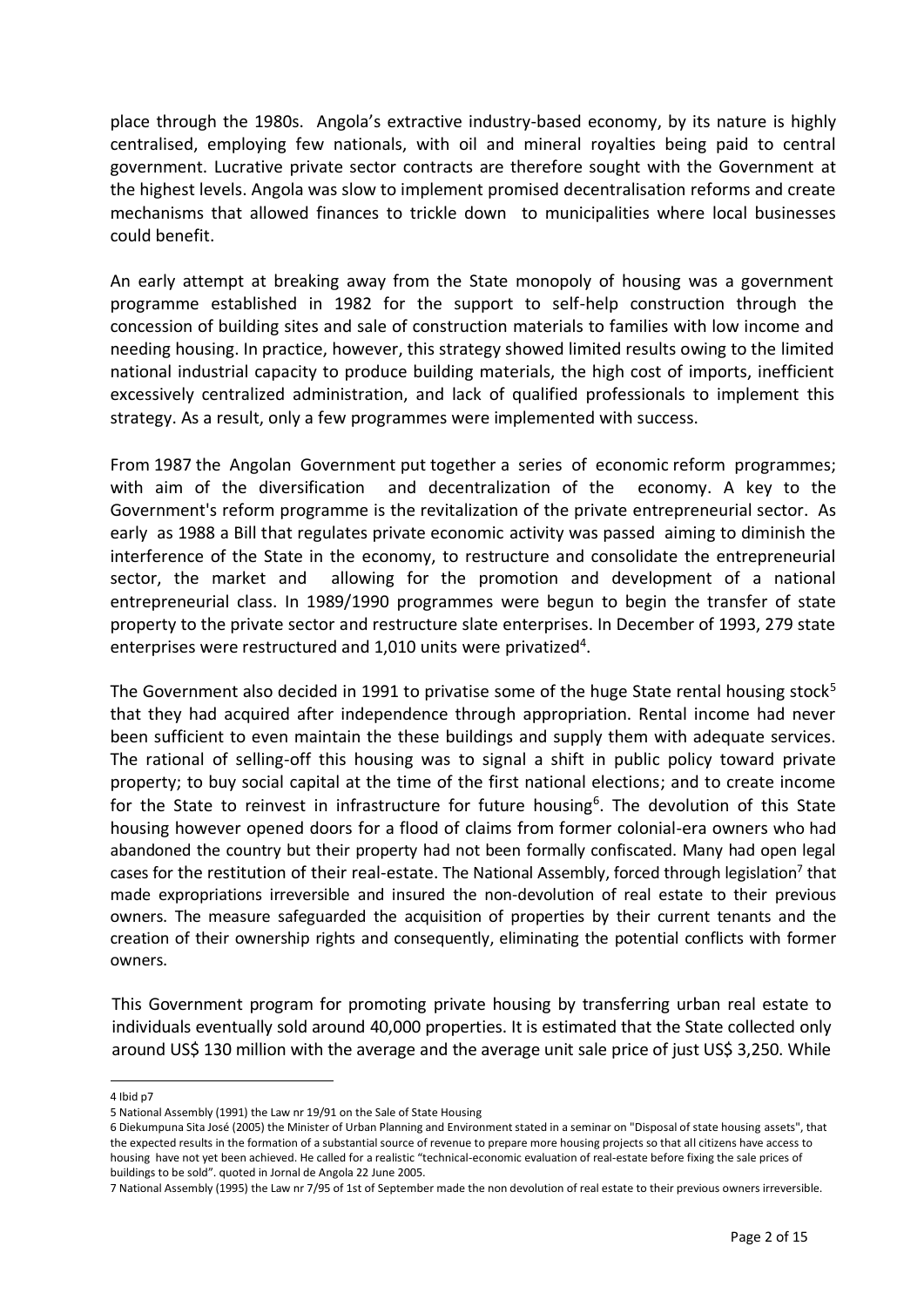achieving its popular public-policy goals the programme generated insufficient resources to contribute much to the provision of serviced land for future housing<sup>8</sup>.

In 1991 the state came to the conclusion that investment of private resources was necessary and the most rational means to stimulate housing construction. An Emergency Housing Programme was launched which permitted "self-directed construction" , even if serviced land with infrastructure was not yet in place but would be installed later on. The priority within the plan was given to the rehabilitation and completion of some half finished constructions abandoned from colonial times. Further urban redevelopment work was planned for the Luanda including some basic level infrastructure work for new sites and services areas on the city periphery. However by 1993 only 200 core housing units (foundations only) for self-help owner-building were implemented when the program stalled due to the resurgent conflict around the country<sup>9</sup>.

The process of privatisation of the public property that had started with the economic and democratic political reforms in 1992 and the Constitutional revision, aimed to guarantee citizens effective property ownership. The property market was born at that time, particularly in the capital, with the beginning of the reforms. Despite the policy changes favouring the private sector, a legal framework to facilitate the private ownership or the acquisition of land was still lacking. Housing development was constrained because land access was highly bureaucratic time-consuming and the institutional frameworks which were tasked with land allocation were weak and could not meet the demand for plots for housing. Angolan State still remained with the largest share of urban stock of housing property, and remained a constraint to the openness of a competitive property market.

The transformation of Angola's state-controlled enterprises was done at a time when the country was coming to the end of its long civil war and was negotiating accords for peace. The distribution of one-time state assets was used to secure the formerly warring parties' commitment to post-war reconciliation/reconstruction and became part of the privatisation strategy. Tens of thousands of former combatants from both sides were to be made redundant at the end of the civil war and were seen as the potentially greatest treat to the fragile peace. A military bureau, set up in the state president's office and staffed by senior generals from both sides, was mandated to manage the major post-war reconstruction programmes. Under the banner of public-private partnerships quasi-private enterprises were created by para-state and para-military institutions and correspondingly, by individual personalities. The Angolan business model for post-war reconstruction was effective in securing the peace but contributed to introducing an element of patronage into private-sector dealings.

<sup>8</sup> Ministry of the Public Works and Urban Planning (2001) Angola National Report on the Implementation of Habitat Agenda - Istanbul+5, p.3, Luanda.

<sup>9</sup> National Committee for Habitat II (1996) Ibid p22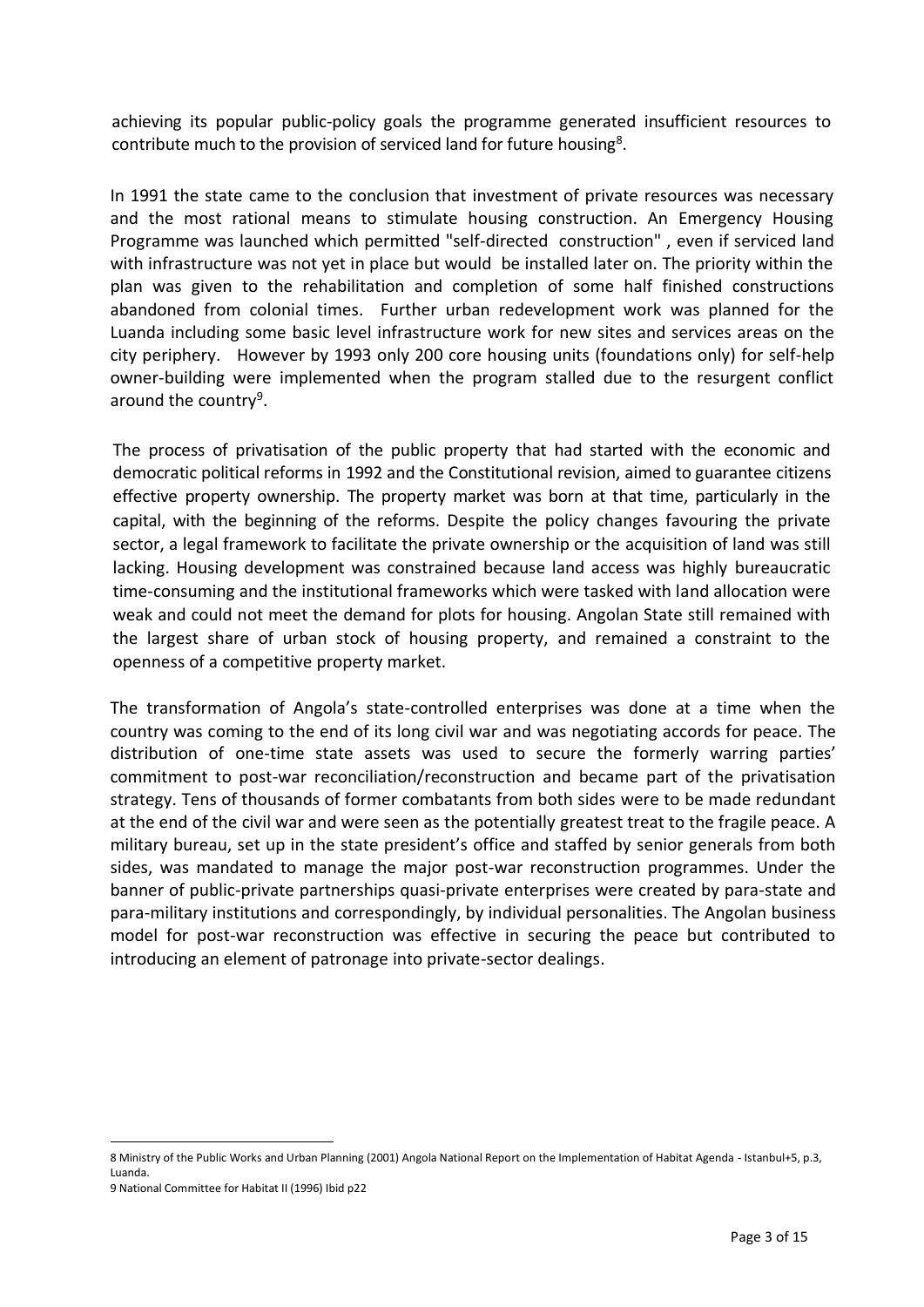## **Angolan Post-War Housing Policy**

Housing has become a priority development issue in Angola in the years following the end of the war in 2002. In 2008 the State President announced a first National Housing Development Program (NHDP) aimed at the building one million housing units before 2015. The program aimed at responding to the Millennium Development Goal challenge but also post-war popular demands for housing. The National Housing Development Program aimed at engaging multiactors in the effort, with the state assuming 11% of the responsibility, the private sector 12%, cooperatives 8% and owner-builders taking on the major share of 68%.

An official housing policy (Resolution 60/06) was first approved in 2006 guaranteeing the universal right to housing. The Framework Law for Housing (Law 03/07) was subsequently passed to promote public and private housing policies through:

- o the definition of new criteria of human settlement and the construction of new *bairros*  (neighbourhoods) and cities
- o the regulation of a system of fiscal incentives
- o the regulation of a system of credit for housing
- o the promotion of raising public or private funds for housing
- $\circ$  the promotion of public or private partnerships in the field of housing
- o the guarantee of urban security, access and infrastructure
- $\circ$  the control of urban sprawl by consolidation of the urban and rural identity of the country

In 2007, the Government decreed the creation of state reserves for the construction of 'new housing complexes', *Centralidades*, within the capital metropolitan region. The Law identifies four different housing types: urban or rural houses; social houses; market-rate houses; and selfbuilt houses. It also proposed the creation of a Housing Development Fund<sup>10</sup> for "all public, private and cooperative entities that promote the construction of social houses and for citizens in general". Subsequent to the legislative elections of September 2008, the government announced a plan to build one million houses throughout the country by 2012. The National Urbanism and Housing Programme was officially approved in 2009 through Resolution 20/09. The Programme aimed to benefit an estimated 6,000,000 people across the country (all the government's calculations are based on an average of 6 persons per household).

The target of one million homes was initially broken down into:

- •115,000 dwellings intended for the public sector
- •120,000 dwellings intended for the private sector
- 80,000 dwellings intended for cooperatives
- 685,000 dwellings intended for self-built homes (265,000 rural and 420,000 urban homes)

## **Housing delivered by the Private Sector under the NHDP**

The state's housing strategy specifies that 120,000 dwellings (12% of the total targeted number of houses to be constructed) were to be delivered by the private sector. However, private entrepreneurs estimate that the actual demand for housing is significantly more than the

 $\overline{a}$ 10 Fundo de Fomento Habitacional (2009)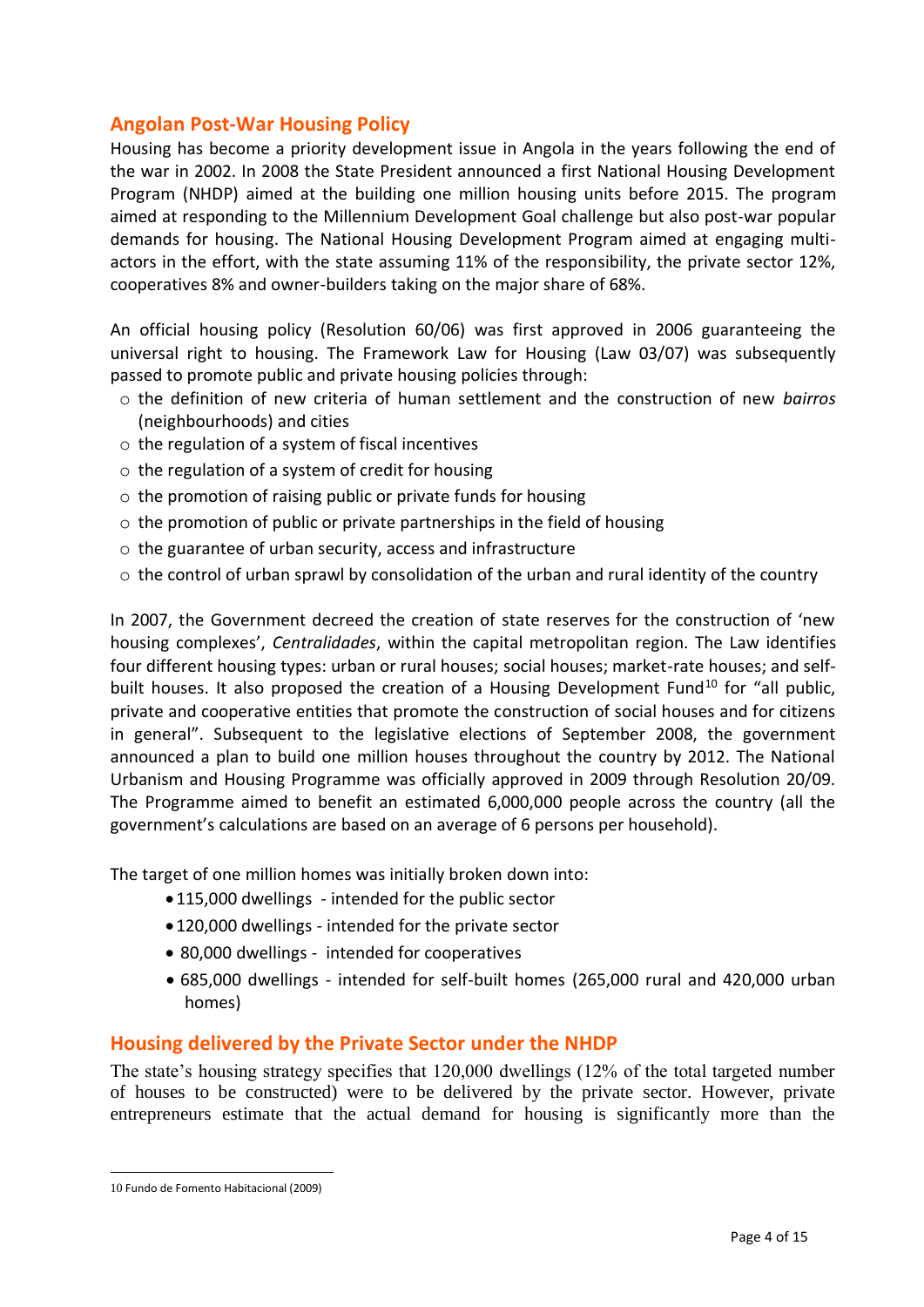government's estimates<sup>11</sup>. Private sector housing within the National Plan were to be financed through several mechanisms including public private partnerships, small-scale provincial and municipal home building projects and private contractor access to credit through private banks who could draw financing from the Housing Development Fund. A budget allocation for the construction of two hundred housing units was made for each of Angola's 18 provinces. These units were to be distributed to the various municipalities depending on need, occupying land that had be designated under the *Land Reserve* program and be tendered out to local contractors.

The former head of the Association of Real Estate Professionals of Angola (APIMA), and current Minister of Urbanism and Housing, Branca do Espírito Santo<sup>12</sup>, said that market studies indicated that the construction of new large urban centres like Kilamba and Cacuaco will not satisfy the real-estate demand in the short- and medium-term, and that housing entrepreneurs will not be able to supply sufficient units because the costs of construction materials remain high. A study by PROPRIME shows that the supply and demand for the housing and offices sectors continue to dominate the market, that these sectors keep expanding; and that there seems to be no provision to meet the overwhelming demand for dwelling units for the middleand low-income brackets. The director of APIMA was of the opinion that, at that time, there was sufficient supply of housing for the upper end of the segment<sup>13</sup> and that there may already be a surplus or over-supply in the high end of the market. (see Figure 2 below)



**Figure 2. Private Condominium Atlantico do Sul in Belas Municipality Luanda**

*Fonte: www.wikimapia.org/p/00/00/54/61/45\_big.jpg*

There remains a reluctance of private banks to invest in the housing sector without the protection of a "mortgage law" or without the protection of transferable land titles that can act

<sup>11</sup> Cleber Correia (2014), presentation made to Development Workshop Luanda, 24 August 2014,

<http://www.dw.angonet.org/forumitem/1383>

<sup>12</sup> Hebo, Q. (2014, August), interview with Branca do Espírito Santo director of APIMA in Faltam moradias de média e baixa renda. Economia & Mercado, p.27.

<sup>13</sup> Hebo, Q. (2014, August), interview with Branca do Espírito Santo director of APIMA in Faltam moradias de média e baixa renda. Economia & Mercado, p.27.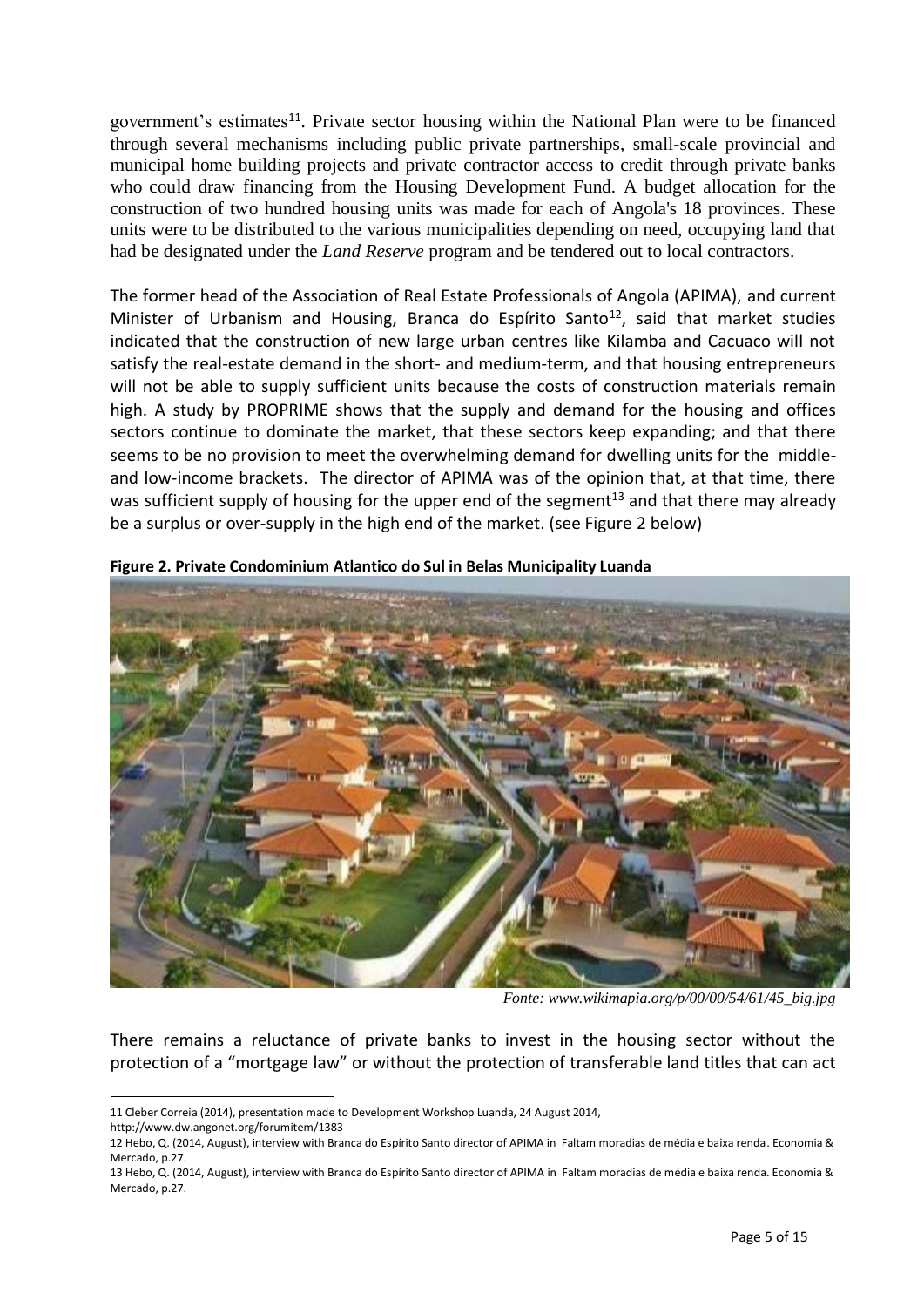as bank guarantees. The over-supply of high end housing that was often constructed with expensive loaned capital has resulted in commercial banks having taken the ownership of much of this surplus stock.

The role of the private sector at both the national and international levels has been increasingly promoted under the banner of "Public-Private-Partnerships" were the private partner takes the role of constructor and/or manager of state-financed projects. An early model of public-private partnerships was developed in the late 1990s with the public company EDURB and the Brazilian firm Odebrecht in Luanda Sul. It was envisioned as a mechanism to attract private investment for housing where the role of the state lay in providing serviced land. The trickle-down model was one where the profits from the sale of upper- and middle-class units were to be used to finance social-housing. This project was presented with a UN-Habitat Dubai Award in 2002<sup>14</sup>.

The Commercial Company, IMOGESTIN was formed in December 1997 and started activities on 15 June 1998, with the appointment of its Board of Directors and other social bodies, as a realestate management company. IMOGESTIN has as majority partners Isabel dos Santos, and Leopoldino Fragoso do Nascimento, figures linked to the Angolan presidential circle.

# **The Case of the Public-Private Partnership: Project Nova Vida**

The end of the war saw the launch of the Nova Vida project in Luanda (Figure 3 below shows the first phase 2001-2004) that was financed primarily by the state<sup>15</sup> with the private firm Imogestin SA providing management services and construction under the Military Works Construction Brigade (BCOM)<sup>16</sup>. The project is located approximately 18 kilometres south of the capital Luanda's airport. The site covers an area of approximately 450 hectares with the actual buildings covering and area of approximately 250 000 square meters. Started in 2001 and the first phase completed in 2005, the project had an estimated capital value of USD 135 million (Engineering News 2006). The project aimed to meet the housing demand from demobilised military officers and civil servants. Three-fourths (75%) of the first units built during this phase was used to meet the demand from the target groups but later, the rest of the units were eventually offered to the wider market. The government wanted to reduce the price of housing, deflate the real estate market and make the homes affordable to those who had insufficient income, and provide access to housing to those who otherwise would not be able to have these dwellings<sup>17</sup>. Subsidized prices were set and the units were sold on a "rent-topurchase" basis, payable over a 20-year period. Nova Vida was the first project in Angola to pilot the "rent-to-purchase" scheme.

In the later phases of the project the state reduced its subsidy, and from 2010 onwards, aimed to subsidise only the land development and infrastructure costs. The target beneficiaries were also progressively shifted to only 30% civil servants and 70% private market. The reduced subsidy system requires purchasers to make a 40% down-payment on the unit and to pay this amount in tranches over 12 months. The remaining 60% is paid on the "rent-to-purchase" basis.

<sup>14</sup> UNHabitat (2002), [www.bestpractices.org/bpbriefs/urban\\_infrastructure.html](http://www.bestpractices.org/bpbriefs/urban_infrastructure.html)

<sup>15</sup> Diario da Republica (2004) Despacho conjunto 89-04 gestão e manutenção de Nova Vida

<sup>16</sup> Brigada de Construção de Obras Militares (BCOM) a company set up by the Military Cabinet of the State President's Office.

<sup>17</sup> Rui Cruz (2014), interview with general manager of IMOGESTIN, Luanda, 2 July 2014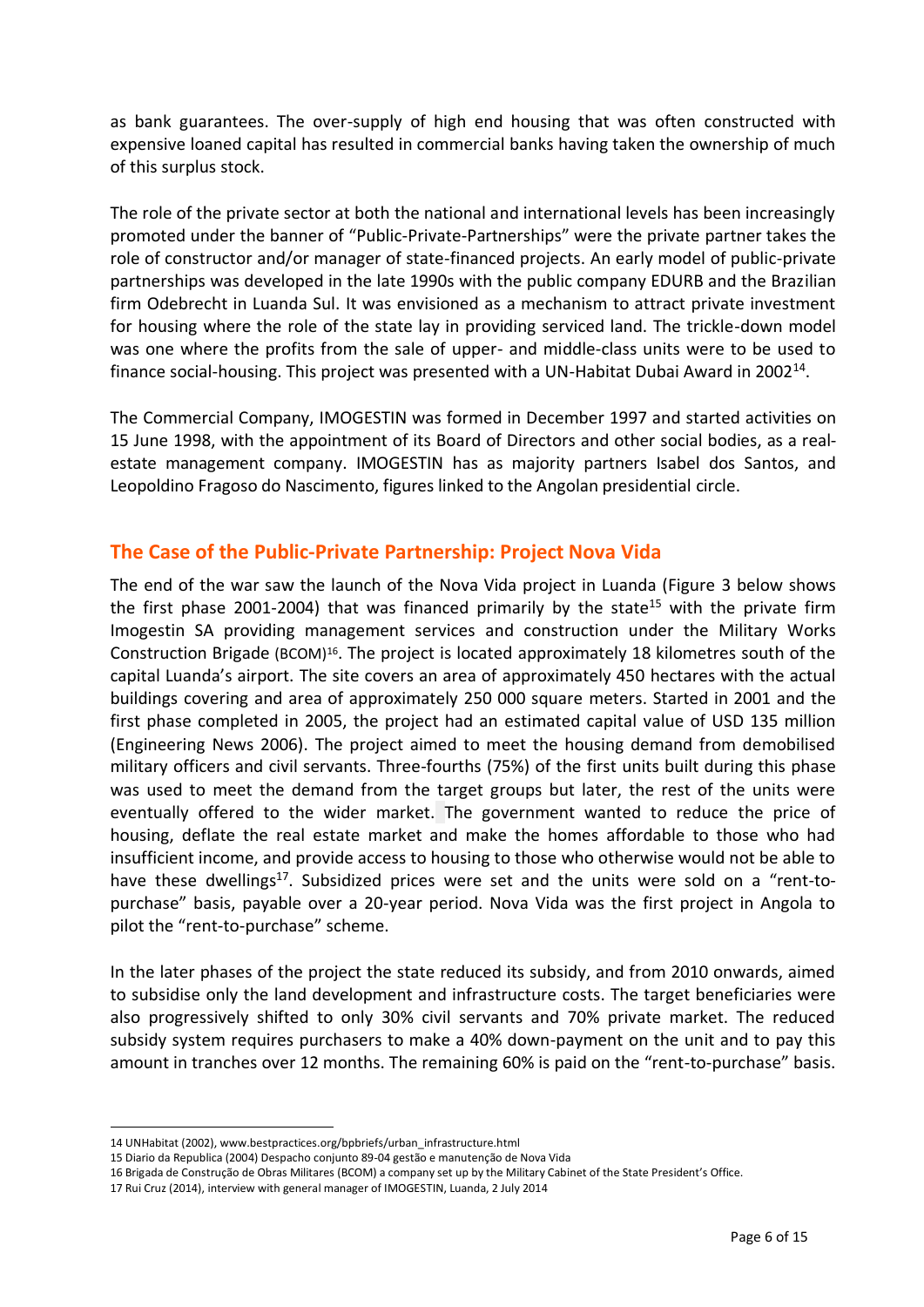By 2010, the state had spent over US\$ 150 million on the project and built 2,450 units (less than 20% of the project target). By 2014, the project had completed another 3,100 units (more than 80% of its revised target), with another 2,000 units under construction. By this time, the state has invested about US\$ 280 million. The manager, Rui Cruz, noted that many of the people who bought homes in the early stages of the project are still paying, but a significant number have already paid off their homes. He is concerned that Angola has no legislation that punishes non-payers or allows the creditor to repossess the houses and re-sell them. He further notes that contrary to the terms of the purchase contract, some of those who have acquired houses have rented them out to second or third parties<sup>18</sup>.

The general manager of the project raised the question of sustainability when the state failed to transfer the management of the project to a private company. Since construction is done using a cost-controlled model, it was possible to maintain the sustainability of the project. The construction of social infrastructure was delayed due to the shortage of funding from the state. He added that the sustainability of a real estate project like this depends on various external factors such as location and the purchasing power of the clients, but in addition, a project such as this must provide the opportunity for the private sector to participate, so that there will be an additional income stream that is not directly related to the sale of homes. For example, the project should build units that can be used for commercial activities and the project should charge slightly higher prices for these<sup>19</sup>.



**Figure 3. Project Nova Vida in Luanda is a result of the public-private real-estate model**

## **Nova Vida Financing and Affordability**

*Source: www.ao.all.biz – 2553 (2014)*

The second stage of the Nova Vida project targeted young couples aged  $30 - 35$  years who were working in the private sector or who occupied management positions in the public sector (e.g., senior technicians, etc.). After the government fixed prices in 2011, the apartments cost from Kz 14 million each (about US\$ 140,000) to Kz 30 million (about US\$ 300,000) – this meant

 $\overline{a}$ 18 Ibid 19 Ibid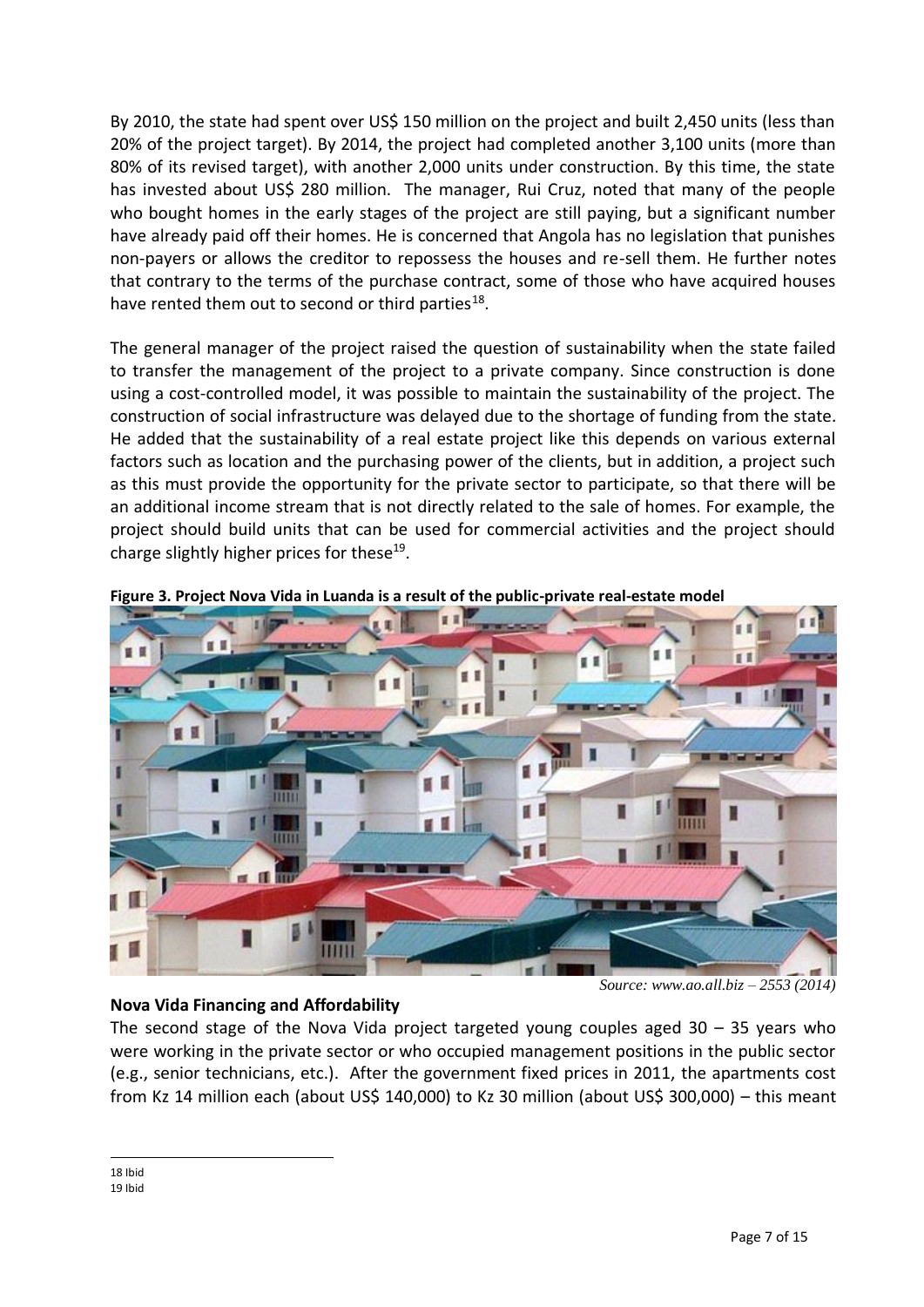that a couple required a household income of US\$ 5,000 to get funding to pay for the house. Houses costing were therefore primarily marketed to the upper-middle class.

Nova Vida intended to make housing affordable for younger couples by offering lower prices that were not available from any other institution. At the same time, this deflated the upperend of the housing market. Potential buyers pay US\$ 140,000 instead of US\$ 300,000 – US\$  $400,000$  for a three-bedroom apartment offered by other private real-estate operators<sup>20</sup>.



**Figure 4. Phase II development of the Nova Vida project**

For the second phase of the Nova Vida project beginning in 2010, unlike the previous phase of the project, the budget for installing urbanised infrastructure was not to be borne only by the State, but through the self-financing resulting from income from the sales of first-stage housing. In total, about USD 140 million was to be invested.<sup>21</sup> During the first phase of the project, the State covered the infrastructure development costs and the houses were sold without factoring in these costs. The Government was unwilling to continue providing this subsidy. "In the second phase the houses were to be sold at the real cost of construction with the value of the

 $\overline{a}$ 20 Ibid

*Source IMOGESTIN 2013*

<sup>21</sup> Jornal de Economia e Finanças (2010), Segunda fase da construção de habitações do projecto Nova Vida arranca hoje - 18 Março 2010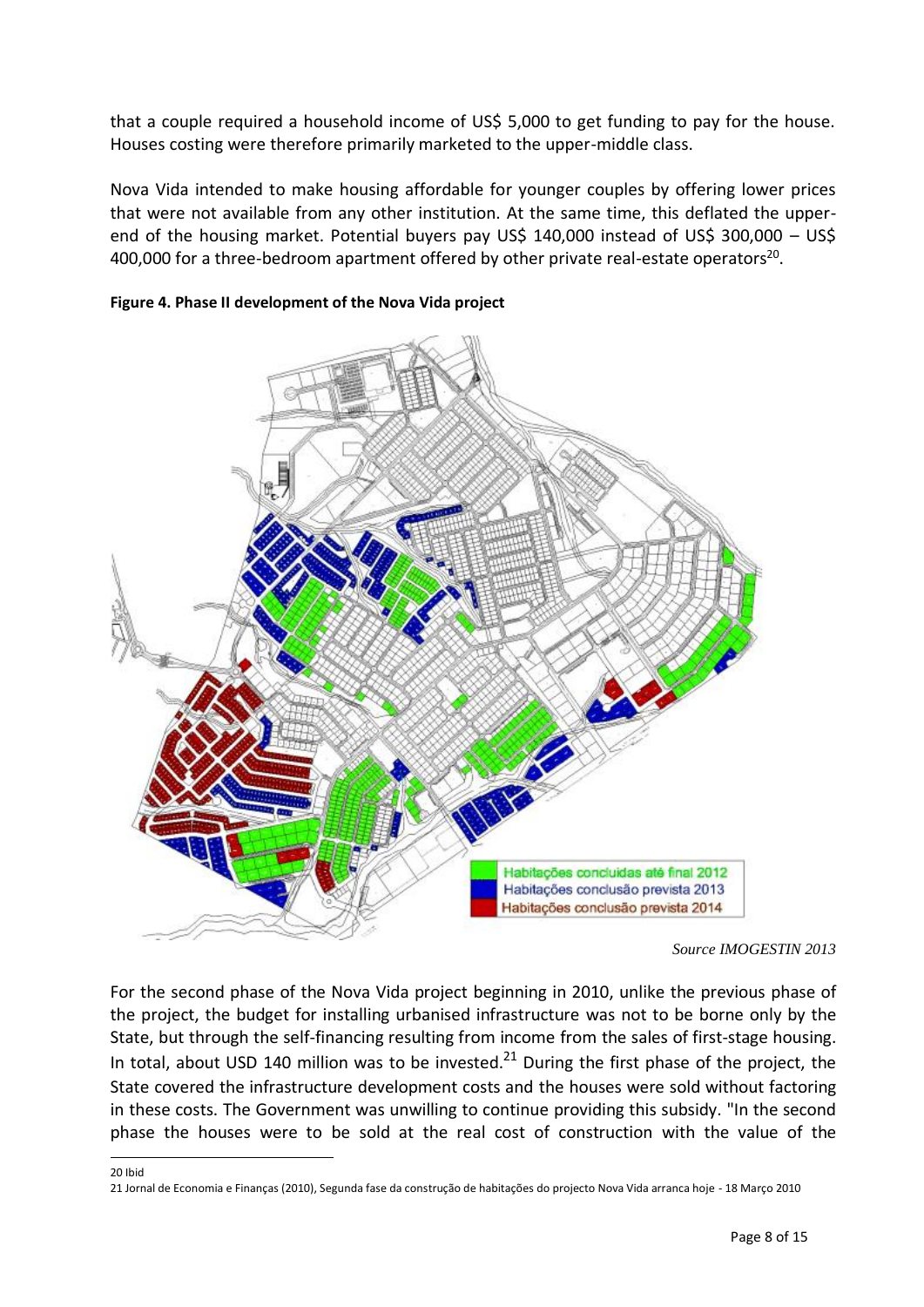infrastructure also incorporated" explained Eugénio Correia of IMOGESTIN. The combined selling price of housing units was calculated to be about US\$ 850 per square meter which represents an average increase of approximately 170% over the initial value, approved by the Council of Ministers in 2006.

Buyers were encouraged to acquire bank loans to purchase housing units and were enquired to pay an initial down payment of at least 40% of the value of the dwelling. Those who had prepaid the initial deposit before 2009 when the Council of Ministers Resolution No. 111/09 approving the re-launch of the second phase of the Nova Vida project, were able to acquire the units at the old prices.

#### **Land acquisition issues**

The start-up of construction of the second phase of the Nova Vida Housing Project in Cambamba in Kilamba Kiaxi municipality, was worrying the residents of the adjacent informal settlement known as the Bairro de Lata District<sup>22</sup>. Peasants had settled in the area during the war years when growth of the city, pushed people searching for a place to live, to peripheral settlements like this one. Those whose lands were confiscated in the first phase of the project had settled in the. The neighbourhood was inhabited by 231 families who had already previously demolished earlier houses in



**Figure 5. Land-clearance for the first phase of Nova Vida (source IRIN)**

which they lived to make way for the building of the first phase of the Nova Vida project. When they were first removed, they at most received some minimal compensation. They had occupied the Bairro de Lata district for six years but still had no running water, electricity or basic sanitation. One of the residents<sup>23</sup> said that "... before the 2008 legislative elections, we were promised land and houses in the housing project of Zango III, but nothing had materialized".

Affected residents who were put under threat again by the phase 2 expansion said that they were put under pressure by an operation coordinated by the Military Construction Brigade (BCOM) to move to a more distant area. Residents of Bairro de Lata hoped that they would be compensated by the two institutions BCOM and IMOGESTIN that were responsible for the construction and management of Nova Vida. "We are less than 30 meters away from the new buildings. We have no guarantee that we will be allocated land to build our houses" said Joaquim Fernando, assistant coordinator of the Bairro de Lata neighbourhood.

The Nova Vida promoters BCOM and IMOGESTIN argued that residents of the informal settlement were mere opportunists. They claim that the Bairro de Lata neighbourhood did not

<sup>22</sup> Bairro de Lata translates from Portuguese as Tin Sheet Neighbourhood or Bidonville.

<sup>23</sup> O País (2009) Nova Vida II ameaça Bairro de Lata, 27 February 2009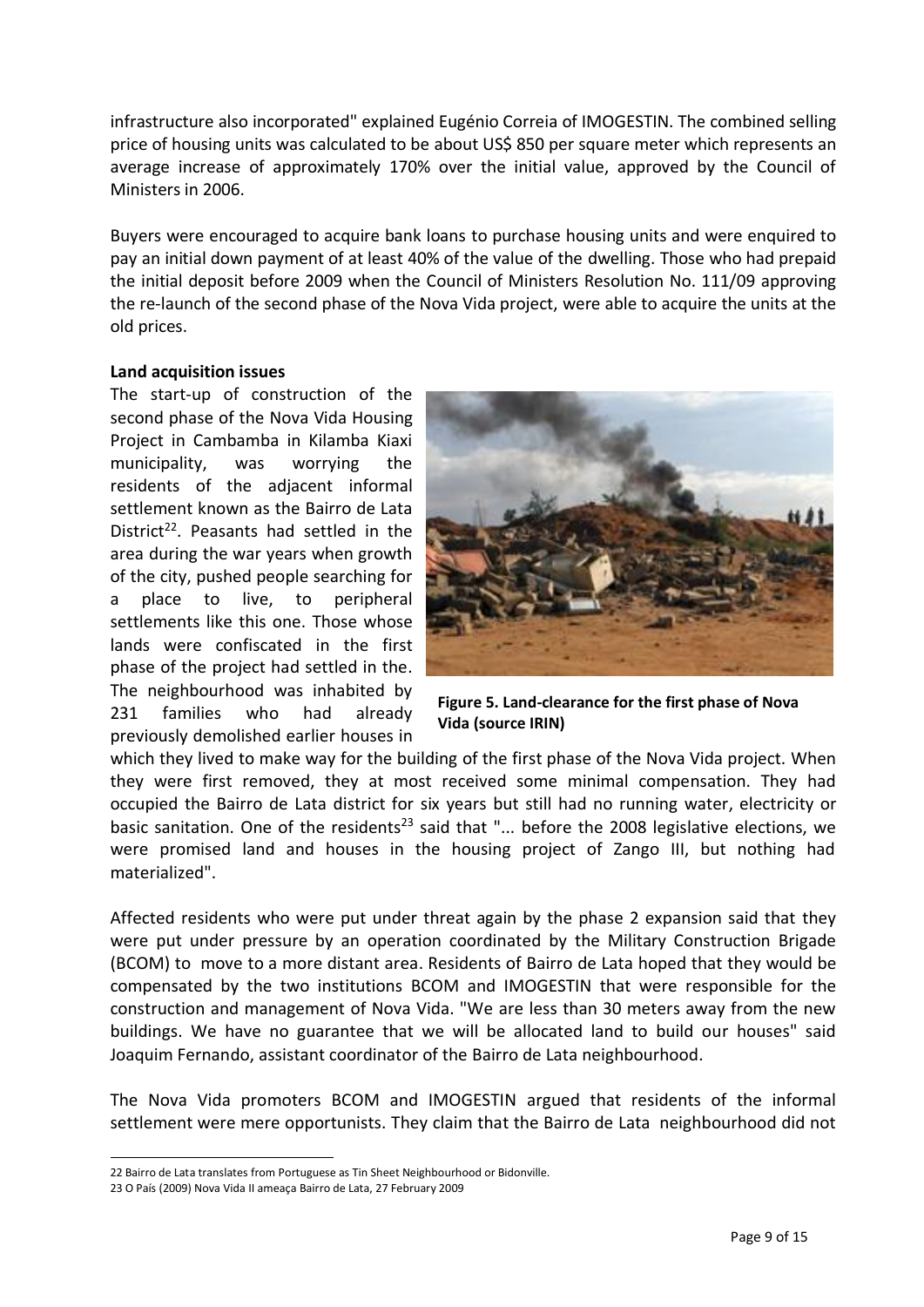exist previously, people took advantage of the construction of the project with a hope of getting a house easily without effort. A social media debate<sup>24</sup> grew out of the land conflict around the expansion of Nova Vida project. Sr. Antonio a bloggist, supporting the real-estate promoters claimed that "... these neighbourhoods adjacent to major works were just business opportunists who are living in an easy life. Their trick was to go and make some zinc-sheet houses where they know that something is going to happen. They occupy anarchically land already destined to a particular purpose and after they settle they want to receive indemnization for their illegal occupation ... they are profiteers …. we can not promote illegal situations and still reward the people who occupy spaces that do not belong to them ... The land belongs to the state and these profiteers erected their houses of tin to get public money... Tear down these houses and build the project ... Such project plans like Nova Vida should be kept secret until the project is approved to avoid that people invading the land to take advantage to get a house for free...".

Muana Kongo, another bloggist took the opposite view, saying; "Why not distribute the Nova Vida houses first to the people who live in Bairro de Lata in compensation for the land they have given up?" Another anonymous blogger supported the Bairro de Lata residents arguing that; "For decades the government has resigned its obligation as urban manager while people came from the provinces fleeing the war seeking a place to live.... and now they must bear the guilt for their negligence and grant them a right to a home ..."

Construction of the second phase of Nova Vida ran on into 2016. Three years earlier the residents of Bairro de Lata were dislodged and re-housed to districts like Zango on the periphery of Luanda under the orders of the Council of Ministers' Economic Commission<sup>25</sup>.

#### **Client Satisfaction**

In order to assess the residents' satisfaction with the Nova Vida project, a post-occupancy evaluation<sup>26</sup> was conducted to determine residents' experiences of their new homes. This study was aimed at addressing the following questions:

Question 1: What is the view of Nova Vida residents regarding the house design (layout) and architecture (appearance and aesthetics)?

Question 2: To what extent do the house functionalities (facilities, storage space, etc.) serve the needs of the residents?

Question 3: How accessible is Nova Vida to important services such as transport, education, health, consumer shopping, entertainment, churches/temples, outdoor recreation, etc.?

Question 4: What is the residents' experience regarding community and neighbourhood life? The objective was to inform on overall project quality/satisfaction of the project and have a basis for comparison with other projects and housing typologies.

From the results it is clear that the objective of providing safe, practical and comfortable living space was achieved. However, some of the factors that impact peoples' life experience were not as well addressed. The average Nova Vida household comprises of five members and both house and apartment layout and facilities should take the family's total living needs into

 $\overline{a}$ 24 http://www.angonoticias.com/Artigos/item/21451/nova-vida-ii-ameaca-bairro-de-lata

<sup>25</sup> Vitorino Joaquim (2015) Thousands of Housing in the Nova Vida Project - Jornal de Angola, 12 April 2015

<sup>26</sup> M.C. Bekker, T, Lara (2012) Resident satisfaction as a project quality measure: the case of Nova Vida housing project, Angola, International Journal of Contemporary Hospitality Management · January 2012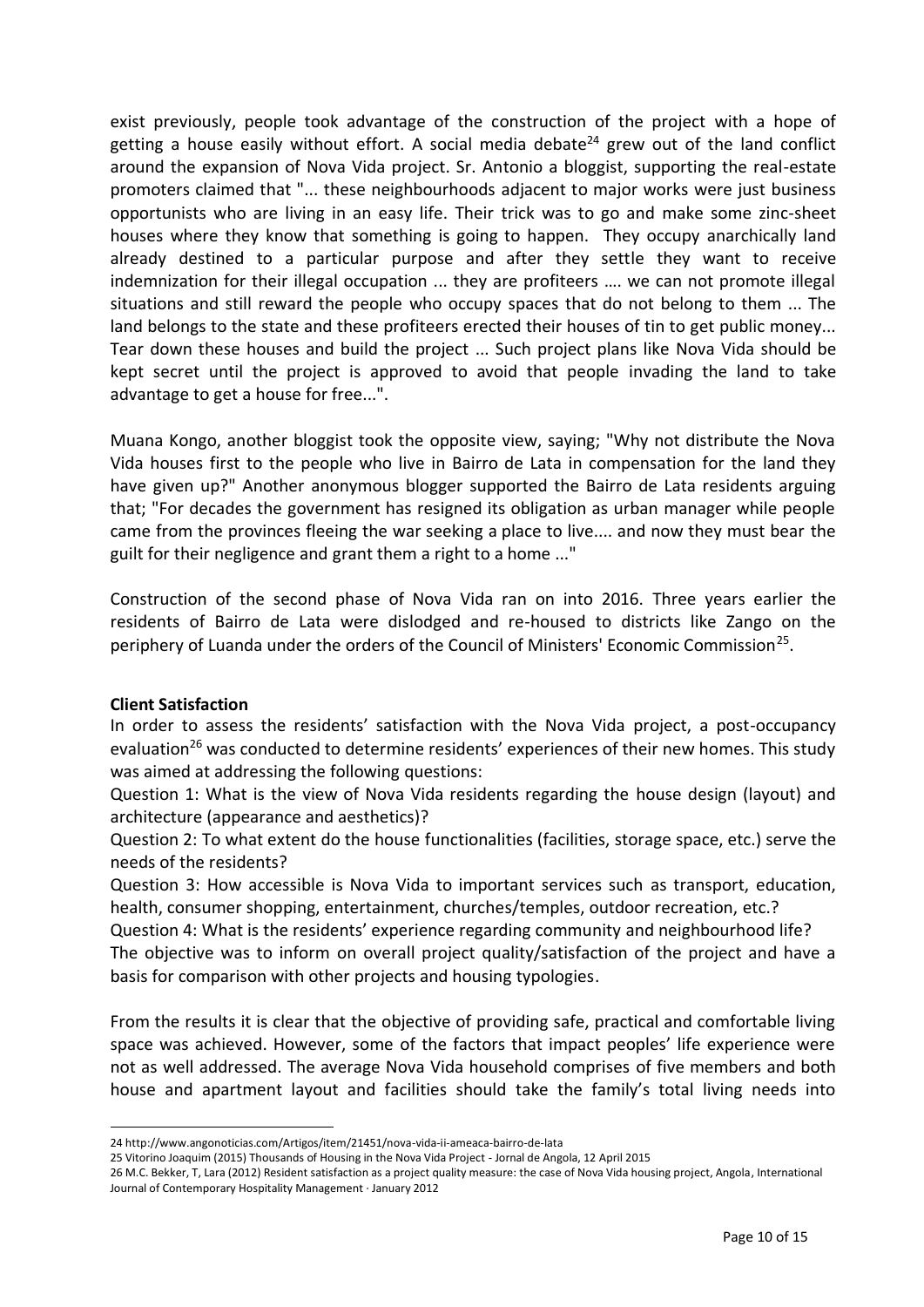consideration. Internal space design should allow for more adequate storage areas. Developers could even consider providing base storage capacity and then allow a discretionary option for modular cupboards and storage equipment to be installed as per residents' specific needs.

| <b>Satisfaction</b><br>Index | <b>Index</b> | <b>Overall satisfaction</b> |               | <b>House residents</b> |               | <b>Apartment residents</b> |               |
|------------------------------|--------------|-----------------------------|---------------|------------------------|---------------|----------------------------|---------------|
| Range                        | category     | N                           | $\frac{0}{0}$ | N                      | $\frac{0}{0}$ | N                          | $\frac{9}{6}$ |
| $20 - 34%$                   | Very low     | 69                          | 123           | 27                     | 13.9          | 42                         | 11.5          |
| $35 - 49%$                   | Low          | 198                         | 35.4          | 45                     | 23.2          | 153                        | 41.8          |
| $50 - 64%$                   | Average      | 201                         | 35.9          |                        | 39.7          | 124                        | 33.9          |
| $65 - 79%$                   | High         | 76                          | 13.6          | 35                     | 18            | 41                         | 11.2          |
| $\geq 80\%$                  | Very high    | 16                          | 29            | 10                     | 5.2           | 6                          | 1.6           |

**Figure 6. Nova Vida Housing Satisfaction Index**

 *Source: Bekker & Lara 2012*

Residents are constrained with respect to access to shops, medical, entertainment and recreational facilities. Mass housing developments have the potential to create opportunities for secondary economic activities. Entrepreneurial residents could see the opportunity to provide goods and services to their fellow residents and therefore provision should be made for such initiatives to incubate. This could include space allowance, within the housing complex, for smaller shops, laundry and car wash services, day-care, restaurant and entertainment areas, etc. Maintenance of services such as telephones, electricity supply and water is also unsatisfactory.

## **Results Delivered by the National Program of Urban Development and Housing**

Of the 120,000 dwellings - intended for the private sector to deliver to deliver within the National Program of Urban Development and Housing (PNUH) 71,246 units were delivered by the private sector or through public-private partnerships or as contractors to provincial governments<sup>27</sup>. This represents approximately 60% of the target. Of these however, only 12,756 units were actually built and financed privately or only 10.6% of the target. The 45,800 homes built by foreign companies under the programme (meeting only 38% of the target) were financed by the State and not by overseas direct investment (ODI). Private financing focused on building for the high-end of the market rather than on social housing. Upper class and upper middle class housing has been over supplied and a number of projects remain unoccupied.

|  |  | Figure 7. Table of Private Sector results of National Program for Housing (PNUH) until 2015 |  |  |  |
|--|--|---------------------------------------------------------------------------------------------|--|--|--|
|  |  |                                                                                             |  |  |  |

| <b>Private Entities</b>     | No of dwellings By 2015 |  |  |  |  |
|-----------------------------|-------------------------|--|--|--|--|
| Provincial governments      | 52,182                  |  |  |  |  |
| Public-private partnerships | 6,308                   |  |  |  |  |

<sup>27</sup> Angolan Ministry of Urban Development and Housing (2016) National Report for Habitat III, p. 73. Presented to the UN Habitat III Conference in Quito, Ecuador 17 October 2016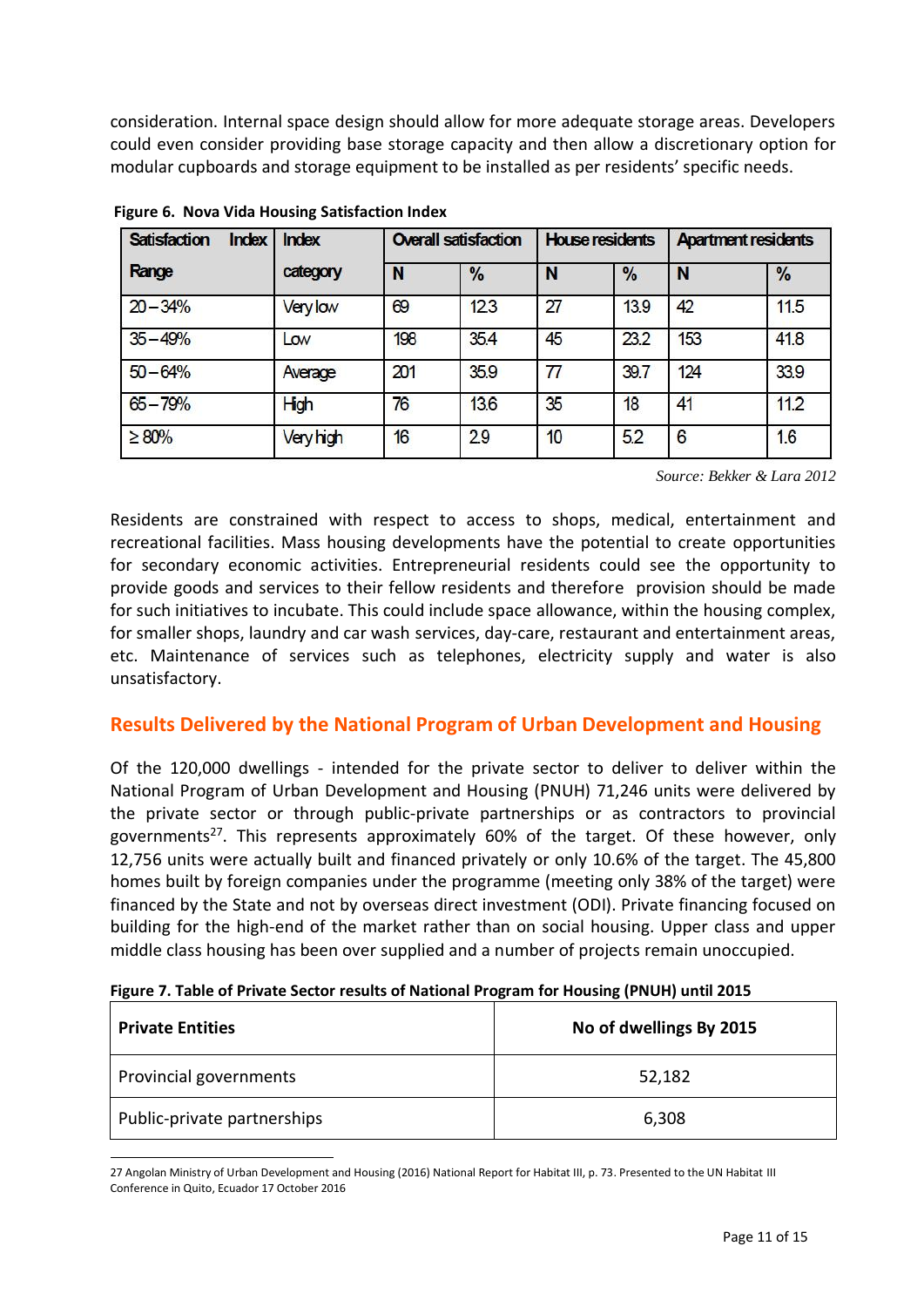| Private      | 12,756 |
|--------------|--------|
| <b>Total</b> | 71,246 |

# **Conclusions**

 $\overline{a}$ 

Angola has not managed to exploit its housing demand as an opportunity to develop a competitive construction sector expertise despite its overwhelming construction needs after 27 years of war. Angolan firms could have benefited from government support in order to reach a higher level of performance, for example in terms of being offered better access to credit, services and training. There have been attempts of demanding local content – for example, the Chinese were supposed to use Angolan companies, but instead, they have gotten away with using Brazilian, Portuguese and Chinese companies even on smaller projects. Foreign firms are often more competitive in terms of offering better 'value for money'.<sup>28</sup>

Estimates of project costs by Angolan companies are often not well enough prepared and made known upfront, and therefore, it is impossible to detect cost overruns at completion of the construction. Many projects lack adequate funds set aside for maintenance – and thus, the projects are not durable/sustainable. There seems to be a weak culture for systematic evaluation of project performance after completion – and therefore, the opportunity to draw lessons learned for future projects is not fully exploited<sup>29</sup>.

The real-estate's dependency of Government contracts has meant that with State budget cuts, payment delays hit the private sector hard, particularly small and medium-sized enterprises. Serious chain effects from delayed payments followed.

Angola's pent-up demand for housing means that real-estate market can still become a dynamic driver in the economy. The real estate market can move the entire economy. Construction companies will have more work, and employ more, increase the demand for training, products used in construction will be sold, and the domestic industry will grow. All this creates more jobs and taxes. But there is can be no private real-estate market without credit, and that credit comes from the banks. Banks, according to BNA data, reject 86% of housing loan applications $30$ . The lack of safe investments is one of the problems, not generating the interest of banks to offer mortgages in Angola. Currently mortgaged property takes three years to be resolved in our courts, generating no interest by banks, since money will be stopped all this time.

There is a need in Angola to create new guarantees for the protection of the right to credit. The ability to transfer legal property rights is essential for a functioning mortgage system – based real-estate market. It is an important factor influencing private and foreign investment in housing and both urban and rural development. The Angolan Association of Real-estate Professionals (APIMA) has been promoting the adaptation of the model of Brazilian legal practice that allows financial institutions to quickly transfer property in case of the defaults on mortgage loans without the involvement of courts. The draft housing finance law that remains

<sup>28</sup> Tina Søreide (2011) Ten Challenges in Public Construction CEIC-CMI Public Sector Transparency Study November 2011 Volume 1 No.19 29 Ibid

<sup>30</sup> Cleber Coreia (2015) Interview - An option for improving real estate credit, Journal Expansion 25 Sept 2015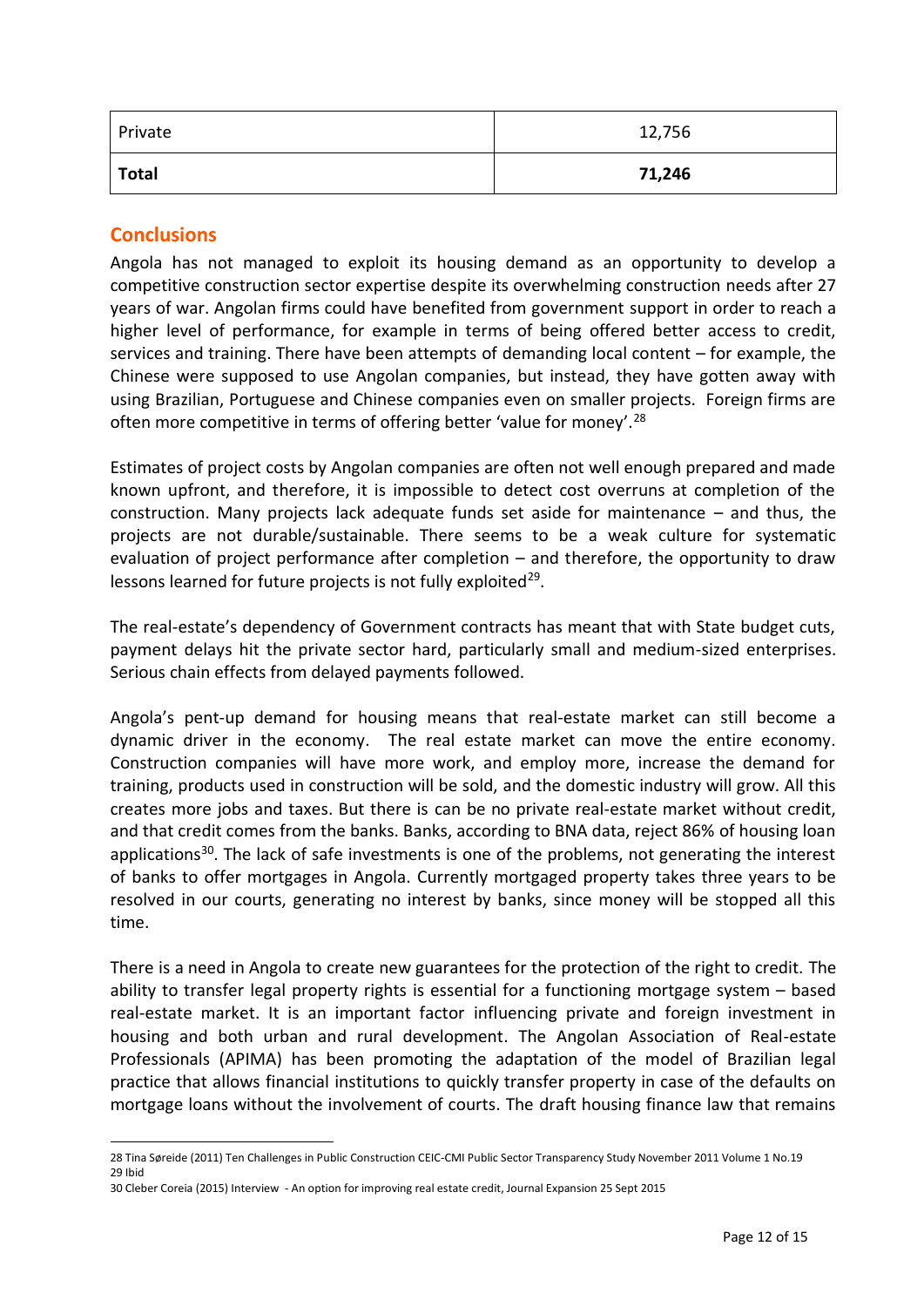to be approved by the Angolan parliament, potentially can provide the base for the healthy growth of the housing market. The proposed new law would dramatically reduce the execution time of cancellation and delinquent customer (from three years to six or nine months), encourage private domestic and international investment in housing and increase the supply of homes.

Under the proposed amendment mortgage-debt execution happens without the use of courts. The property is auctioned, the debt is returned to the bank, and the surplus is returned to the former borrower who has to give up the property. In an election year, some politicians find this unpopular law, due to the feeling that a paternalistic state should protect the interests of the people and not allow them to lose their homes. APIMA argues that people need to take responsibility for debts incurred with lending institutions. "Someone needs to foot the bill".<sup>31</sup> To lower risk for mortgage lenders will lower cost of money. With this, a larger portion of the population has access to credit. The creation of a favourable 'legal environment' will facilitate the state and banks to contract international loans for longer-terms and lower costs, for the promotion of wider access to more affordable housing.

<sup>31</sup> Cleber Coreia (2015) Ibid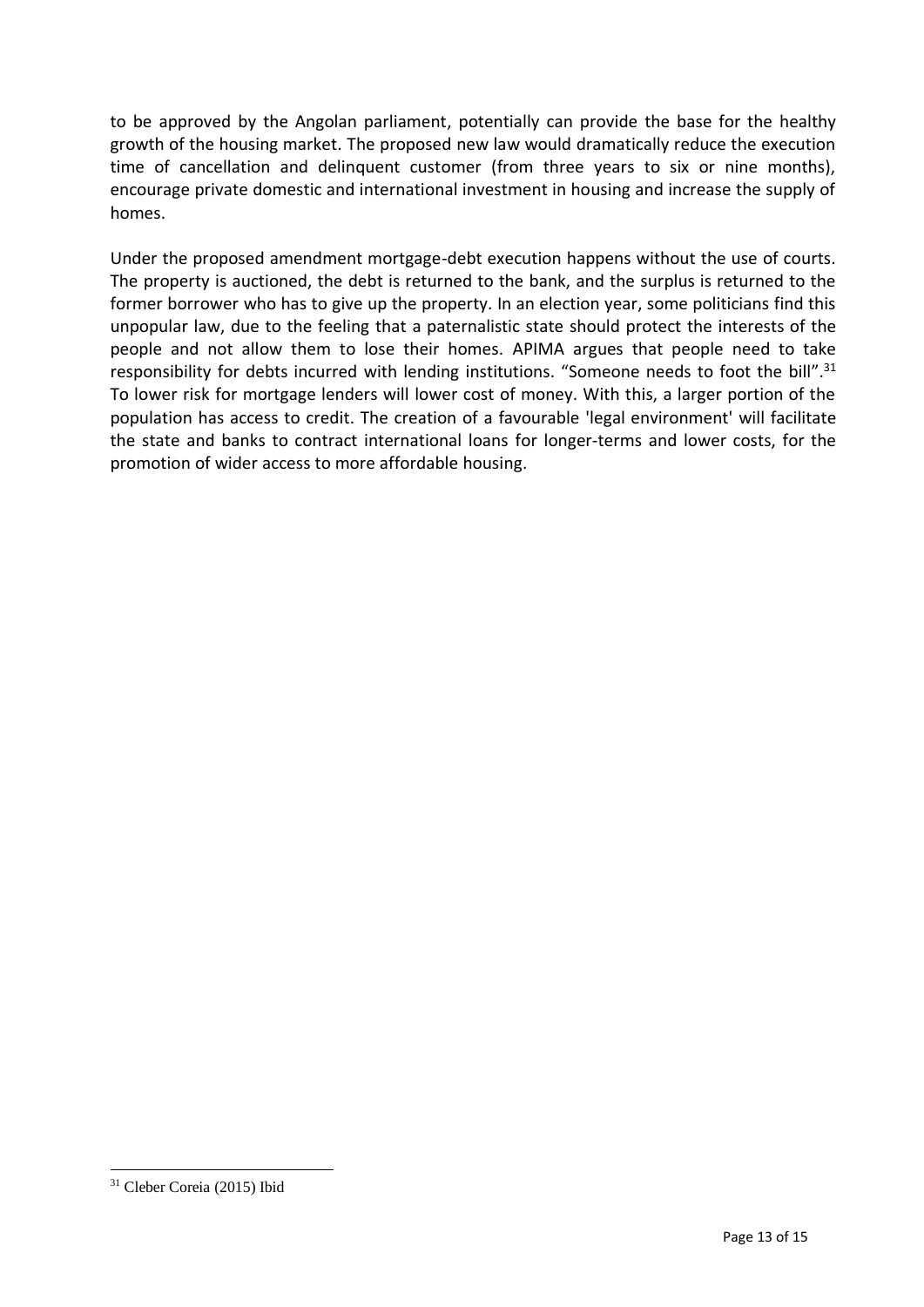#### REFERENCES

Angolan Ministry of Urban Development and Housing (2016) National Report for Habitat III, p. 73. Presented to the UN Habitat III Conference in Quito, Ecuador 17 October 2016

Bekker, M.C., Lara T, (2012) Resident satisfaction as a project quality measure: the case of Nova Vida housing project, Angola, International Journal of Contemporary Hospitality Management · January 2012

Cain, A. (2013a), "Luanda's Post-War Land Markets: Reducing Poverty by Promoting Inclusion," Urban Forum, March 2013, Vol. 24, No. 1, pp 11-31, Springer, Germany. <http://link.springer.com/article/10.1007/s12132-012-9173-x> Cain, A. (2013b), "Housing Finance in Angola," Centre for Affordable Housing Finance in Africa, Johannesburg. <http://www.housingfinanceafrica.org/country/angola/>

Cain, A. (2016), "Opportunities for Angola's New Urbanism after the Collapse of the Oil Economy" Centre for Affordable Housing Finance in Africa, 15 February 2016, Johannesburg [http://www.](http://www/)[housingfinanceafrica.org/blog/o](http://housingfinanceafrica.org/blog/)pportunities-for-angolas-new-urbanism-after-thecollapse-of-the-oil-economy

Cleber Coreia (2015) Interview - An option for improving real estate credit, Journal Expansion 25 Sept 2015

Development Workshop (2002), "Land Management and Land Tenure in Peri-urban Areas", Ministry of Urbanism & Environment, Luanda, United Nations Programme for Human Settlements – HABITAT, Nairobi.

Development Workshop & CEHS (2005) " TERRA – Urban land reform in post-war Angola: research, advocacy & policy development" (co-editor) Development Workshop Occasional paper No.5, Luanda, Angola.

[http://www.dw.angonet.org/sites/default/files/pdf/Terra\\_English.pdf](http://www.dw.angonet.org/sites/default/files/pdf/Terra_English.pdf)

Development Workshop (2011), "Angolan Urban Land Policies, Strengthening Citizenship through Upgrading Informal Settlements," World Bank, Washington, DC. [http://www.landandpoverty.com/agenda/pdfs/ppt/cain\\_powerpoint.pdf](http://www.landandpoverty.com/agenda/pdfs/ppt/cain_powerpoint.pdf)

Freire, M.E. Lall, S. Leipziger, D. (2014) Africa's Urbanization: Challenges and Opportunities, p.1-2, Growth Dialogue 2201 G Street NW Washington, DC 20052 Telephone: (202) 994Ȭ8122 Internet: [www.growthdialogue.org](http://www.growthdialogue.org/)

Jornal de Economia e Finanças (2010), Segunda fase da construção de habitações do projecto Nova Vida arranca hoje - 18 Março 2010

Lucci, P. (2014) - An urban dimension in a new set of development goals – ODI Shaping policy for development, January 2014 . [http://www.odi.org/sites/odi.org.uk/files/odi](http://www.odi.org/sites/odi.org.uk/files/odi-assets/publications-opinion-files/8800.pdf)[assets/publications-opinion-files/8800.pdf](http://www.odi.org/sites/odi.org.uk/files/odi-assets/publications-opinion-files/8800.pdf)